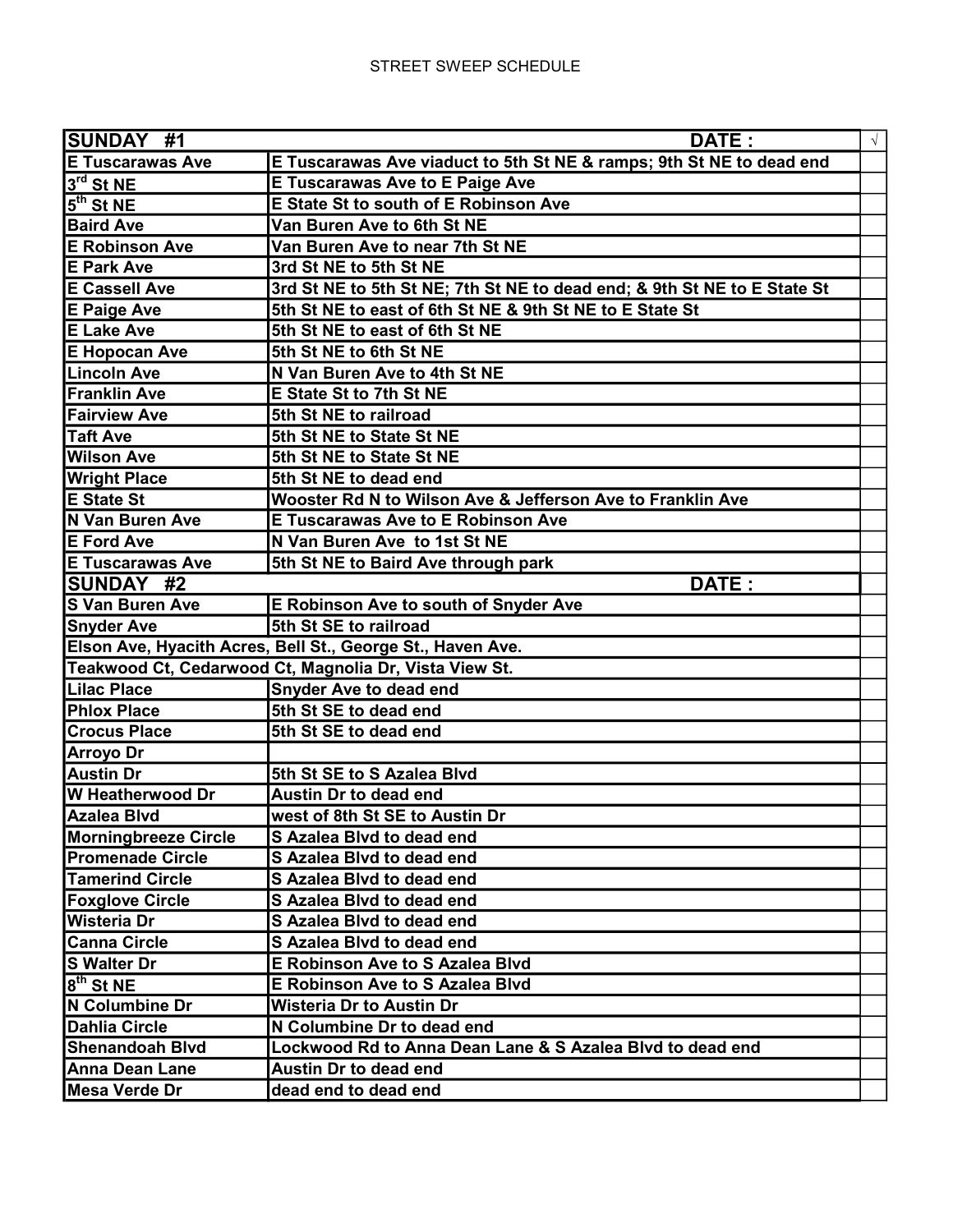| <b>SUNDAY #2 (Continued)</b> |                                         |  |  |  |
|------------------------------|-----------------------------------------|--|--|--|
| <b>Big Bend Circle</b>       | Mesa Verde Dr to dead end               |  |  |  |
| <b>Mansion Dr</b>            | <b>Austin Dr to dead end</b>            |  |  |  |
| <b>Mansion Circle</b>        | <b>Mansion Dr to dead end</b>           |  |  |  |
| <b>E</b> Heatherwood Dr      | <b>Austin Dr to W Heatherwood Dr</b>    |  |  |  |
| <b>Bell Mawr Place</b>       | S Azalea Blvd to E Heatherwood Dr       |  |  |  |
| <b>Glenmere Place</b>        | S Azalea Blvd to E Heatherwood Dr       |  |  |  |
| <b>Thornwood Dr</b>          | <b>S Azalea Blvd to Mesa Verde Dr</b>   |  |  |  |
| <b>Saguaro Place</b>         | Arroyo Dr to dead end                   |  |  |  |
| Cordova Dr                   | <b>Austin Dr to dead end</b>            |  |  |  |
| Sonora Dr                    | Arroyo Dr to dead end                   |  |  |  |
| $5th$ St SE                  | from E Robinson Ave to Lockwood Rd      |  |  |  |
| <b>Cypress Place</b>         | 5th St SE to dead end                   |  |  |  |
| Spruce St                    | off Cypress                             |  |  |  |
| <b>MONDAY</b>                | DATE:                                   |  |  |  |
| <b>Norton Ave</b>            | 4th St NW to Fairview Ave               |  |  |  |
| <b>Wesleyan Ave</b>          | <b>Norton Ave to W Summit St</b>        |  |  |  |
| Otterbein Ave                | <b>Norton Ave to W Summit St</b>        |  |  |  |
| <b>Princeton Ave</b>         | <b>Norton Ave to W Summit St</b>        |  |  |  |
| Erie St                      | <b>Norton Ave to Wooster Rd N</b>       |  |  |  |
| Huron St                     | <b>Erie St to Lloyd St</b>              |  |  |  |
| <b>Ontario St</b>            | <b>Erie St to Lloyd St</b>              |  |  |  |
| <b>Harvard Ave</b>           | <b>Norton Ave to W Summit St</b>        |  |  |  |
| <b>Lloyd St</b>              | <b>Wooster Rd N to Morgan St</b>        |  |  |  |
| Morgan St                    | <b>Barber Rd N to Miami Ave</b>         |  |  |  |
| Morgan St                    | <b>Summit St to Madison Ave</b>         |  |  |  |
| <b>Keller St</b>             | <b>Wooster Rd N to Orchard Ave</b>      |  |  |  |
| <b>Burt St</b>               | <b>Wooster Rd N to N Summit St</b>      |  |  |  |
| N Summit St                  | Yonker St to Morgan St                  |  |  |  |
| <b>W</b> Summit St           | <b>Parkview Ave to Orchard Ave</b>      |  |  |  |
| <b>W</b> Hiram St            | <b>W State St to N Summit St</b>        |  |  |  |
| <b>Parker Ave</b>            | <b>Norton Ave to W Summit St</b>        |  |  |  |
| <b>Parkview Ave</b>          | <b>Norton Ave to W Summit St</b>        |  |  |  |
| <b>Wooster Rd N</b>          | <b>Erie St viaduct to East Ave</b>      |  |  |  |
| <b>Orchard Ave</b>           | <b>Wooster Rd N to Morgan St</b>        |  |  |  |
| High St                      | <b>Wooster Rd N to Norton Ave</b>       |  |  |  |
| <b>W State St</b>            | <b>Wooster Rd N to corporation line</b> |  |  |  |
| <b>Waterloo Rd W</b>         | <b>Wooster Rd N to railroad</b>         |  |  |  |
| <b>Eagon St</b>              | Waterloo Rd W to dead end               |  |  |  |
| <b>Hazelwood St</b>          | <b>Wooster Rd N to corporation line</b> |  |  |  |
| <b>Fernwood St</b>           | <b>Wooster Rd N to W State St</b>       |  |  |  |
| <b>Elmwood St</b>            | <b>Wooster Rd N to W State St</b>       |  |  |  |
| <b>Central Ave</b>           | <b>Elmwood St to Goodrich Ave</b>       |  |  |  |
| <b>Kenmore Blvd</b>          | <b>Wooster Rd N to corporation line</b> |  |  |  |
| <b>Barber Rd</b>             | Norton Ave to corporation line          |  |  |  |
| <b>Glenn St</b>              | From W. State to N. Summit              |  |  |  |
| <b>Grand Blvd</b>            | From W. State to Fairmont               |  |  |  |
|                              |                                         |  |  |  |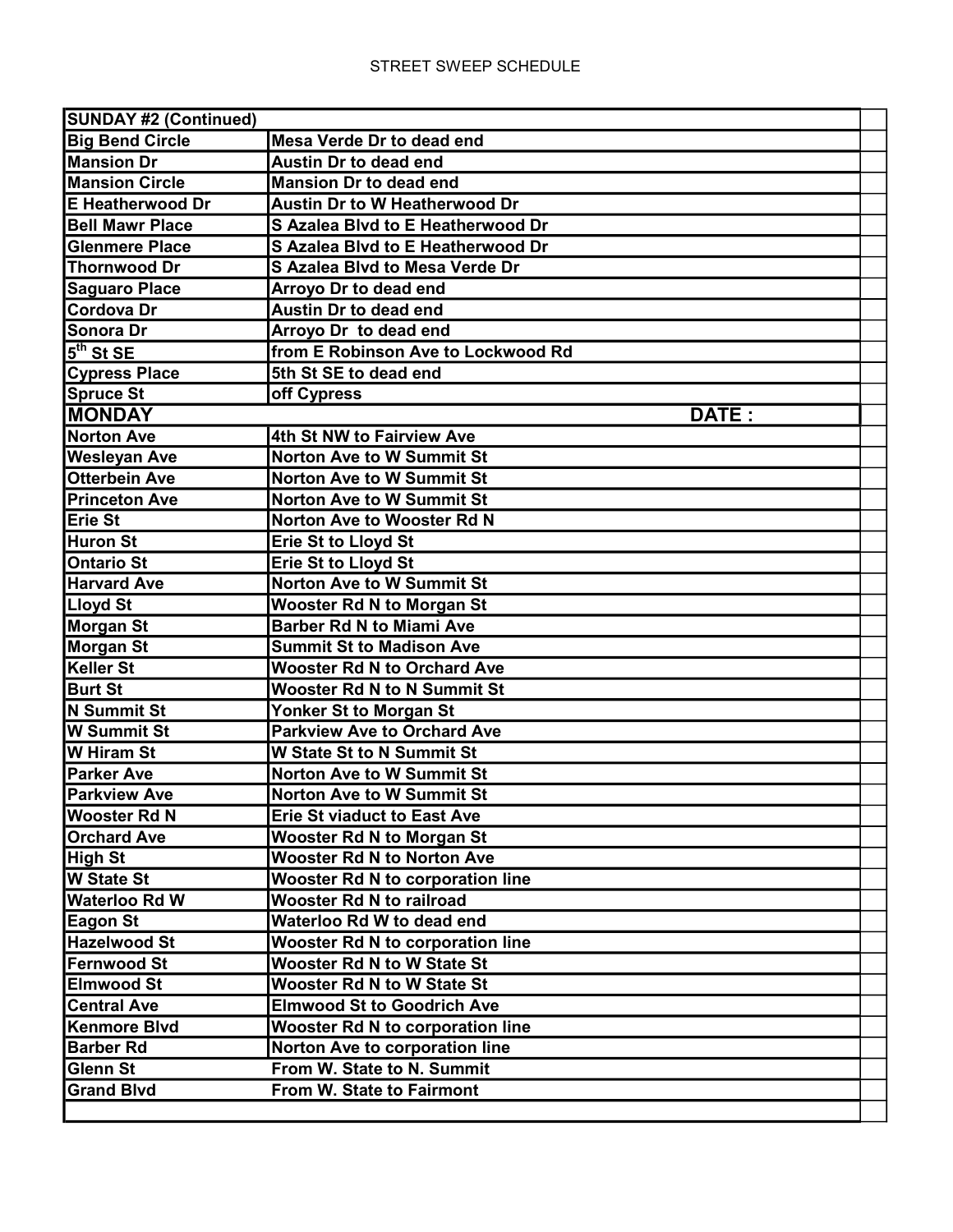| <b>TUESDAY</b>          | DATE:                                                |  |
|-------------------------|------------------------------------------------------|--|
| <b>W Hopocan Ave</b>    | 8th St NW to Hillsdale Ave                           |  |
| 19 <sup>th</sup> St NW  | <b>Wooster Rd W to W Hopocan Ave</b>                 |  |
| <b>Wooster Rd</b>       | 10th St SW to Hudson Run Rd                          |  |
| 21 <sup>st</sup> St NW  | <b>Wooster Rd W to Oak Ave</b>                       |  |
| 22 <sup>nd</sup> St NW  | <b>Wooster Rd W to Columbus Ave</b>                  |  |
| <b>Liberty Ave</b>      | 22nd St NW to 24th St NW                             |  |
| 23 <sup>rd</sup> St NW  | <b>Wooster Rd W to Columbus Ave</b>                  |  |
| 24 <sup>th</sup> St NW  | Wooster Rd W to Shannon & Wooster Rd W to Marston Ct |  |
| 25th St NW              | Wooster Rd W to Shannon & Wooster Rd W to dead end   |  |
| 20 <sup>th</sup> St SW  | <b>Wooster Rd W to Northview Ave</b>                 |  |
| <b>Northview Ave</b>    | 18th St SW to 23rd St SW                             |  |
| <b>Lindbergh St</b>     | <b>Wooster Rd W to Northview Ave</b>                 |  |
| 18 <sup>th</sup> St SW  | Wooster Rd W to dead end                             |  |
| $17^{th}$ St NW         | <b>Wooster Rd W to Hopocan Ave</b>                   |  |
| 16 <sup>th</sup> St NW  | <b>Wooster Rd W to Hopocan Ave</b>                   |  |
| $15^{th}$ St NW         | <b>Wooster Rd W to Norton Ave</b>                    |  |
| 14 <sup>th</sup> St NW  | <b>Wooster Rd W to Hopocan Ave</b>                   |  |
| <b>Shannon Ave</b>      | 14th St NW to 15th St NW                             |  |
| <b>W Tuscarawas Ave</b> | 14th St NW to 22nd St NW                             |  |
| <b>Norton Ave</b>       | 4th St NW to 17th St NW                              |  |
| <b>Downtown</b>         | all city parking lots                                |  |
| 16 <sup>th</sup> St SW  | <b>Wooster to dead end</b>                           |  |
| <b>WEDNESDAY</b>        | DATE:                                                |  |
| <b>Wooster Rd W</b>     | <b>Hudson Run Rd to Krancz Dr</b>                    |  |
| 31 <sup>st</sup> St SW  | South St to Harden Dr                                |  |
| <b>Benton St</b>        | 29th St SW to 25th St SW                             |  |
| <b>Stratford Ave</b>    | 31st St SW to 28th St SW                             |  |
| <b>Wayne St</b>         | 31st St SW to 36th St SW                             |  |
| <b>Ries St</b>          | 31st St SW to Taylor Rd                              |  |
| 36 <sup>th</sup> St SW  | <b>Ries St to Park Dr</b>                            |  |
| <b>Noble St</b>         | 36th St SW to curb end                               |  |
| Park Dr                 | 36th St SW to Henigan Ave                            |  |
| 37 <sup>th</sup> St SW  | Wooster Rd W to dead end                             |  |
| <b>Haynes St</b>        | 31st St SW to 35th St SW                             |  |
| <b>Maple St</b>         | 31st St SW to Taylor Rd                              |  |
| <b>Union St</b>         | 31st St SW to Taylor Rd                              |  |
| <b>Wilsonway Dr</b>     | 31st St SW to Taylor Rd                              |  |
| <b>Forrest Dr</b>       | <b>Union St to Wilsonway Dr</b>                      |  |
| 35 <sup>th</sup> St SW  | Wayne St to dead end                                 |  |
| <b>Hagey Dr</b>         | 31st St to Taylor Rd                                 |  |
| <b>Harden Dr</b>        | 31st St to Taylor Rd                                 |  |
| 33rd St SW              | Harden Dr to dead end                                |  |
| <b>Alcorn Dr</b>        | Taylor Rd to 35th St SW                              |  |